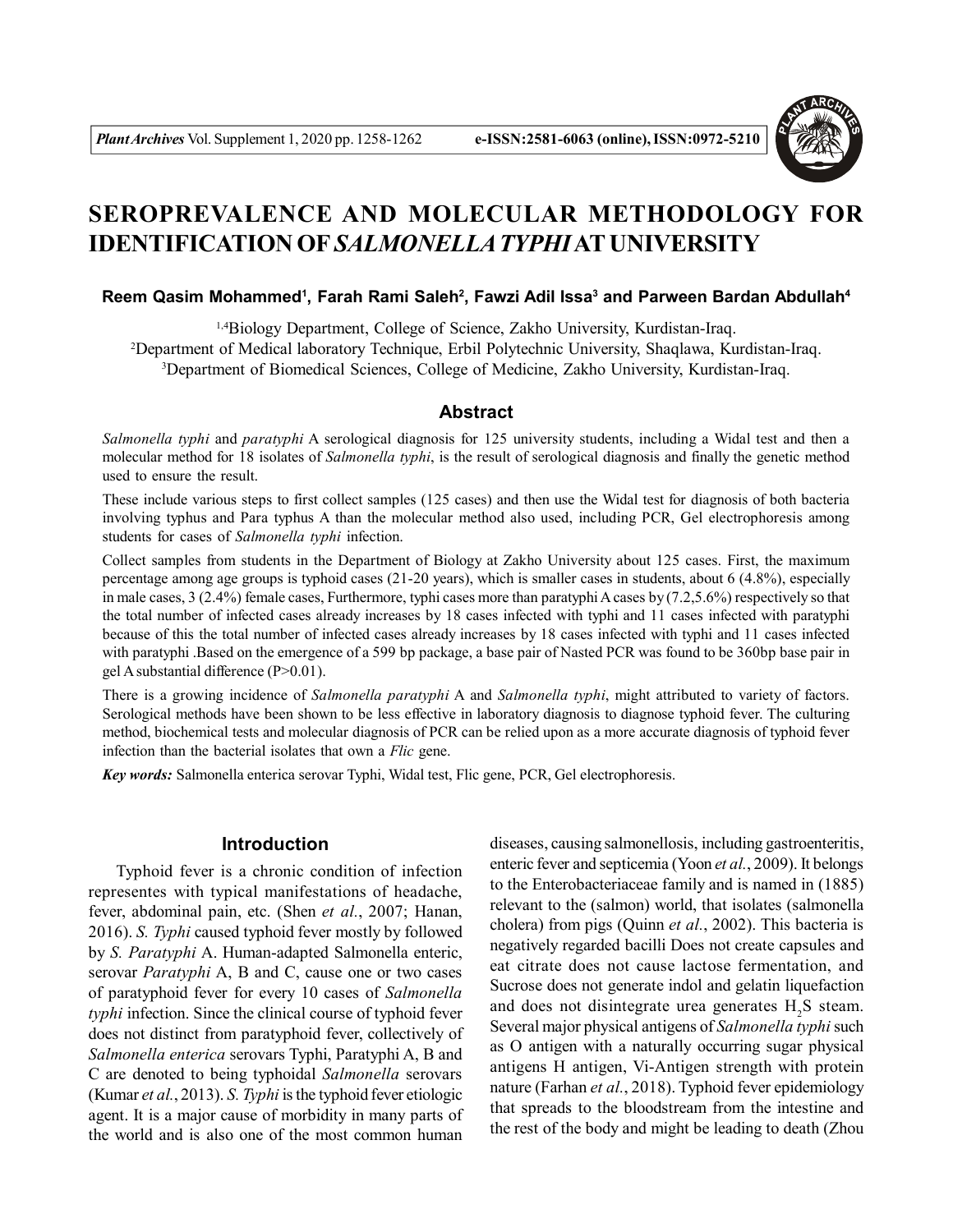and Pollard, 2010). Widal test easy to detect *Salmonella typhi*, which is simple to diagnose and cheap (Dieffenbach and Dveksler, 2003). Molecular biology such as PCR technique is sensitive and quick methods for detecting microorganisms in various clinical forms (Higgins and Hames, 1994). In my country, many ways used to diagnosis of Typhoid fever, the patient treated dramatically and most regions of Iraq as well as triggering. The current study used the comparative causative diagnosis of infection (Forbes *et al.*, 2002). Flic gene is the gene that encodes and identifies flagin protein whips in bacteria (*Salmonella typhi*) (Kumar *et al.*, 2012). PCR This type of standardized prefixes has been clustered and consists of more than one component that can be connected to more than one DNA target site (Hamzah and Hasso, 2019). The initiator is programmed to double DNA piece, the other generic prefixes cannot be duplicated (Khan *et al.*, 2012), the research, therefore, dealt with the following axes, using different methodologies to classify *Salmonella typhi* and *paratyphi* A.

# **Material and Methods**

Collect specimens (125 cases): This research was carried out at the University of Zakho and the University of Polytechnic Erbil. Work began with the drawing of blood approximately (3ml) for both genders, including two different samples, age plus gender, then age associated with *Salmonella typhi* and *paratyphi* A. Works continuously with the Centrifuge blood sample separating serum at speed 6000 rpm

# **Laboratory diagnosis by Serological method:**

The test consisting of tubes Serum obtained by centrifuge,  $(20\mu l)$  of the test material was added to kits *Salmonella typhi* O and *Salmonella typhi* H used white plate to clearly show agglutination reaction this work for identify *Salmonella typhi* after that *salmonella paratyphi* A diagnosis by take 20µl of the patient's serum was added to kits special for this bacteria and mixed with a stick used same plate in previous step. The contents were moved for two minutes and the result was observed by agglutination reaction, the amount of serum plus kit calculates by micropipette.

#### **PCR and Gel electrophoresis:**

Molecular methods including DNA extraction: bacterial DNA extraction using technique explained by the manufacturer for multiple reclamations and as the company instructed (name of company QIAGEN), applied sterile conditions as follows:- A- 1 ml of isolates cultivated bacteria in the central growth for 24-hour in Brian heart infusion broth was transferred to (1.5) mL abandorof tubes, centrifuge of germ 16000-13000 RPM speeds about one minute, then by pipette, picking stuck and leaving precipitate. B- 300 µL of lysis solution was added and the contents mix by Vortex, then used the water bath to incubated of the tubes at 70 m temperature for five minutes then in the room temperature, let cool the pipe and placed in the box. Then 16000-13000 RPM velocities for 5 minutes to surface the content. C- Add 3ml RNase solution and combine the material by Vortex and incubate at 37 for 15-60 min. D-Added 250 µL tube contents from Protein sediment solution and contents mixed by Vortex, then the tubes incubated in for 5 minutes, then precipitate proteins centrifuge in 16000-13000 rpm for 10 minutes. E - Bring the water into the tubes and move to new pipes. F -Added DNA 500 microliter of Isopropanol to the new pipeline and placed 5 minutes in the freezer to increase DNA precipitate, then centrifuged 16000-13000 RPM for 10 minutes. PCR: In the study, bacterial isolates diagnosed by molecular methods was made by exhibition of Flic gene using PCR technique in the polymerase chain and following steps. Master Mix, polymerization enzyme mixture PCR preparation in compliance with Qiagen Company instructions from the manufacturer in the as steps. Master max solved solution (2x) Clean and pre-record hydrofoil ready business (5) Consisting of: Taq DNA polymerase, Reaction buffer PH=8.5 400Um User (PH=8.5), 2 U / ml MgCl<sub>2</sub> 3Mm and dNTPs at room temperature and mix before using prefixes of gene-prepared solutions at room temperature and mixing by carburetor, then added lotions as in Table 1. Mix well contents the mixer then placed the reaction

|  |  |  |  |  | <b>Table 1:</b> show structures of both sequences. |
|--|--|--|--|--|----------------------------------------------------|
|--|--|--|--|--|----------------------------------------------------|

| <b>Source</b> | Output size bp | Number of rules bp | Sequence of initiator 5-3   | The initiator |  |
|---------------|----------------|--------------------|-----------------------------|---------------|--|
| Internet      | 599            |                    | F/5-TCTCACACACCATTGCA-3     | Flic          |  |
| Gen           |                | 10                 | R/5-AGCAGGTTTACCATCAGAA-3   |               |  |
| <b>BANK</b>   | 360            |                    | F/5-TGAATTTCTGCCCTTCCCATT-3 | Nasted d Flic |  |
|               |                |                    | R/35-GGTTCAGGGGTGACACCATTT  |               |  |

F=Forward / R=Reverse

Nasted PCR for Flic gene: Add to Flic gene all substances (mix master, F (Forward) and R (Revese) primers, primers, and H2O) in a similar concentrations before 1ml of PCR.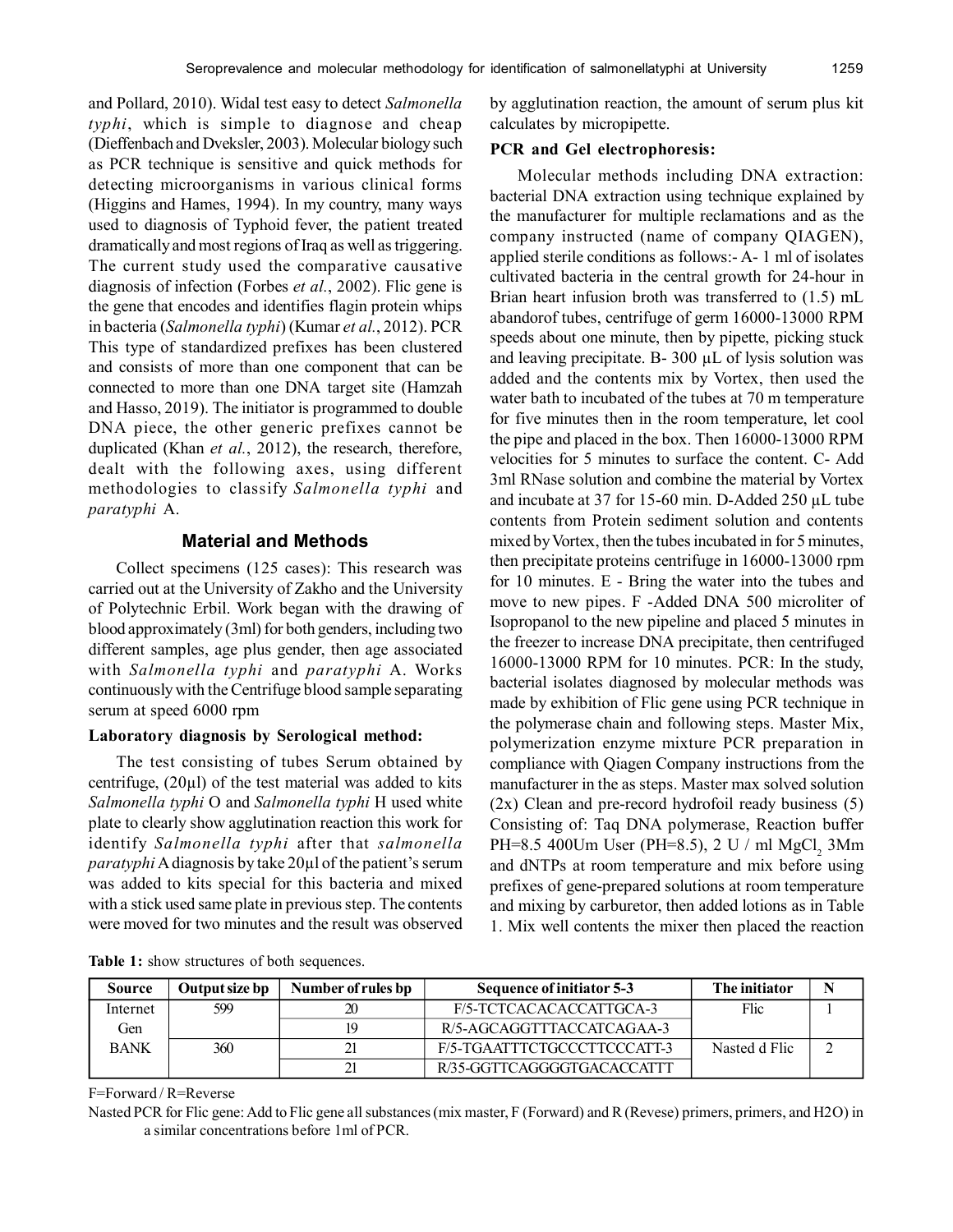| N | Compo-            | <b>Size</b> | concent-      | <b>Size</b> |
|---|-------------------|-------------|---------------|-------------|
|   | nents             | reaction 1  | ration        | reaction 2  |
|   | <b>PCR</b> Premix | $10\mu$     | $\mathbf{r}$  | $\mu$ 10    |
| 2 | Forward           | lu1         | $\mu$ 10      | lu1         |
| 3 | Reverse           | lμ1         | $1\mu$ 10     | lμ1         |
| 4 | <b>DNA</b>        | lμ2         | $50 - 100$ mg | lμ1         |
| 5 | ddH20             | 1 µ6        |               | 1 u 7       |
|   | Final size        | $\sqrt{20}$ |               | l µ20       |

**Table 2:** The core elements of the Mix Master Mix interface.

**Table 3:** First contact with PCR conditions and second Nasted PCR.

| Gene   | Programing      | Temperature Time |                 | No of cycle |
|--------|-----------------|------------------|-----------------|-------------|
|        | Initial         | 950c             | $5 \text{ min}$ |             |
|        | denaturation    |                  |                 |             |
| Flic   | Denaturation    | 950c             | 30 s            | 35          |
| and    | Annealing       | 560c             | 30 s            | 35          |
| Nasted | Extension       | 720c             | 30 <sub>s</sub> | 35          |
| flic   | Final extension | 720c             | 7 min           |             |
|        | Hold            | 40c              | $\star$         | $\ast$      |

of PCR were multiplier performed as bacteria hypocrisy. Store it then in degrees (-20).

**Gel Electrophoresis**: Electrical relay technique with agaros gel consider quick technique used to DNA molecules separation of different sizes and shapes (15) as follows: Add  $(1)$ g agaros  $(50)$  ml PVR  $(1X$  TBE) to the agaros (2%). Warm agaros to cool down to  $(50-45)$ °c, then add (6) Ethedium microliter promised concentrate  $(0.5)$  micogram / ml. Add  $(1)$ g agaros  $(50)$  ml PVR  $(1X)$ TBE) to the agaros (2 percent). Warm agaros to cool to  $(50-45)$ °C, then add (6) Ethedium microliter promised concentrate (0.5) microgram / ml. To prevent air bubbles, pour the agaros coolant quietly to forming in the Tray backup plate after placing the comb for (Wells) in the plate to fill the samples allowing agaros to solidify at room temperature, for (30) minutes to increase the agaros cool comb migration horizontally, installation of unit plate used for electrical relay, then fill buffer (TBE) to cover the gel surface. Pass (7) microliter of the specimen to be tested and insert (3-5) microliter packed into the drill. As for the matrix-Diplo (PCR) were done directly test, (265) nanometers optical wavelength of spectroscope are using, which includes the dye migration, Master mix pass electricity about 100 volts and 400 ampere per cm (45) minutes after publication. The gel was equipped with U.R. lens filters and mounted above the UV-Tran light source.

#### **Statistical analysis**

The data were executed using the Social Sciences Statistical Package (SPSS), version 18. As frequencies and percentages, all variables are expressed.

## **Results**

Serological test (Widal test): this test was performed for 125 blood samples from students including first study age associates with the gender of the results shown in Table 3. Typhoid cases were the highest in the age group (21 years and below) 6 (4.8%) for male cases higher than females, about  $3(2.4\%)$  calculating by total percentages. Clearly highlights the Table below.

Table 4 shows the rate of *Salmonella typhi* with

|                   | <b>Numbers of isolates</b> |               |        |               |  |
|-------------------|----------------------------|---------------|--------|---------------|--|
| Age group         | Male                       |               | Female |               |  |
|                   | No                         | $\frac{0}{0}$ | No     | $\frac{6}{9}$ |  |
| $20-21$ years     | n                          | $4.8\%$       |        | 2.4%          |  |
| $21-22$ years     |                            | $3.2\%$       |        | 1.6%          |  |
| 23 year and above | 2                          | 1.6%          |        | 0.8%          |  |
| Total             | 12                         | 9.6%          |        | 48%           |  |

**Table 3:** age distribution of *Salmonella typhi* among gender.

*paratyphi* A among same age: from the table 5 the higher number present among (21 year and below) groups also for both types of bacteria but what is the most important thing from this table 6 that are typhi cases more than paratyphi A cases about 9, 7 respectively so because of this reasons the total numbers of infected cases already increases by 18 cases infected by typhi and 11 cases infected by paratyphi A these percentages results from variety of factors.

**Table 4:** Age distribution of *salmonella paratyphi* A and *Salmonella typhi.*

| Age<br>group      | <b>Salmonella</b><br>typhi | <b>Salmonella</b><br>paratyphi A | <b>Total</b> |
|-------------------|----------------------------|----------------------------------|--------------|
| $20-21$ years     | $9(7.2\%)$                 | $7(5.6\%)$                       | 16           |
| $21-22$ year      | $6(4.8\%)$                 | $3(2.4\%)$                       |              |
| 23 year and above | $3(2.4\%)$                 | $1(0.8\%)$                       |              |
| Total             | $18(14.4\%)$               | $11(8.8\%)$                      | 29           |

#### **Molecular Identification:**

The positive result of *Salmonella typhi* among students send to the genetic lab for molecular methodology do it including PCR, Gel electrophoresis after that they make comparison between the results of serological test and molecular methodology. *Flic* gene Which encodes the flagellin (H antigen) detected in the Typhi enteric server of Salmonella, a bacterial infection diagnostic gene. Accordance to the modalities and interactive programmed it was designed (Shanahan *et al.*, 1998), in 18 isolates, The detection results for the first interaction 3 isolates contained 16.7 percent of the *Flic* gene, while 15 isolates were negative for the gene (83.3 percent). The sequence results showed that the sizes of beam were similar to the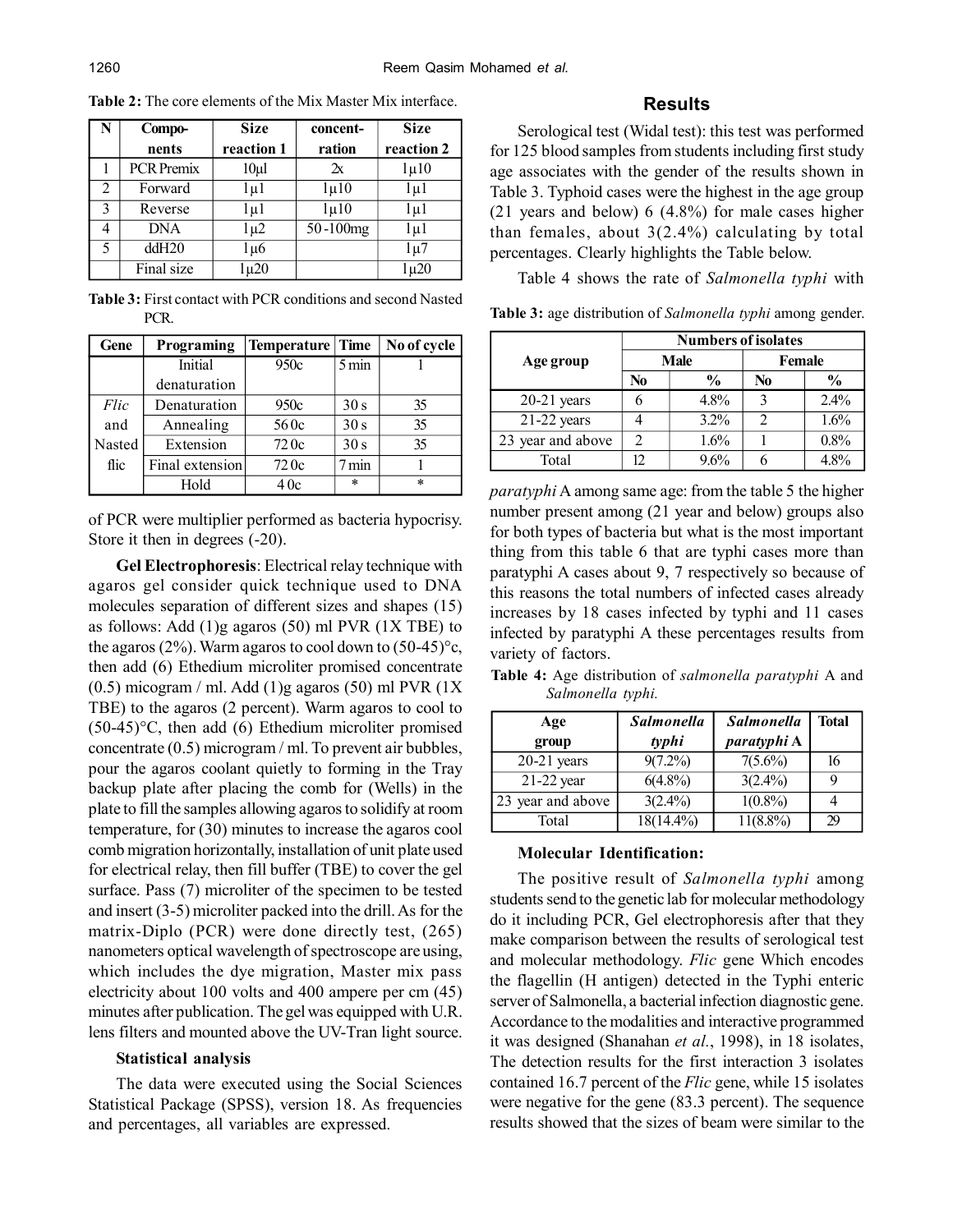expected size, when comparing the DNA Ladder to the multiplying beams, informed for the molecular size and

| Gene            | +VE   | $-VE$ | <i>p</i> -value       |  |
|-----------------|-------|-------|-----------------------|--|
| Flic test (PCR) |       | 15    | $P=0.008$ highly sign |  |
|                 | 16.7% | 83.3% | P<0 01                |  |
|                 |       |       |                       |  |

**Table 6:** highlights these items: showing the results.



**Fig. 1:**Electric relay of enteric Salmonella first interaction Flic gene.



**Fig. 2:**Presentation of the second association of Flic gene Typhi of Salmonella enteric by 2% agaros, 0.5 µg / ML containing of Ethidium promised using, voltage 100 v/cm 65 minutes, DNA ladder (100bp-1000bp), finding tracks 4, 5, 8 of the gene Flic either tracks 1, 2, 3, 6, 7, 9, 10 does not contain the Typhi gene by 2% agaros containing 0.5 µg/ML of ethi.

supplied by QIAGEN Company, it had a size of 599 base pairs, where it was found that the beam sizes were similar to the expected size. In specimens that had a Flic mutation, the second reaction was Nasted PCR. It was also found that when multiplication packets comparing to the Ladder of DNA, with this gene, there are three 360bp samples smaller size. Registered and supplied by QIAGEN business as molecular sizes. It is also noted that the size of the beams is close to the size predicted.

# **Discussion**

Enteric fever is a concern for public health throughout the state. Males with M: F ratios of 2.3:1 were more infected than females. This could be because of cultural background, where males are more hospital report, while being more susceptible to become infected because of outdoor activities (Parande *et al.*, 2011). This results agreed with (Sood and Taneja, 1961; Khosla *et al.*, 1995). Health Majority (4.8% percent) of cases infected by *Salmonella typhi* among males was only about (2.4%) in female cases especially in the age group 20-21 years,.

Enteric fever possible being prevalent in this age group and in males include in general, mobility of them, take of unhygienic water and food in colleges, our culture in Iraq country which always includes man responsible for outdoor activity. Health Education is an critical role in this age, as low educational status and illiteracy is correlated to ignorance, especially in their house, poverty and poor personal hygiene also play an important role. These observations were consistent with various studies (Walia *et al.*, 2006; Kanungo *et al.*, 2008; Parande *et al.*, 2011). Occurred of Enteric fever cases in the our sample year, which suggests that there has been little change in drinking water protection and sanitation over the time or that a carriers are present in large number in society (Aggarwal *et al.*, 2007). *Salmonella typhi* cases ranged from (7.2%) in 21 years and below the other age, but in the case of paratyphi A, the rate of typhi is less than (5.6%) below that of paratyphi A. The rise in the proportion of cases of *Salmonella typhi* may probably be due to a high degree of medical concern with mild fever cases being treated for enteric fever, changes in host sensitivity, improvements in organism virulence and extensive use of *Salmonella typhi* vaccines and quinolones over the past decade (Gupta *et al.*, 2009). The isolates studied under the Polymerase Chain Reaction were detected as carriers of the Flic gene and 16.7%. Based on the emergence of a 599 bp package, a base pair of Nasted PCR was the size of 360bp base pair in the gel A significant difference was found  $(P> 0.01)$ .

## **Conclusion**

- 1- There is a rise in the occurrence of Salmonella typhi and Salmonella paratyphi A due to improved testing methods or increased drug resistance.
- 2- The parents educational status, the mothers particularly, must be improved through classes in education of adult. In the rainy season, more reports were seen, which could be attributed to inadequate